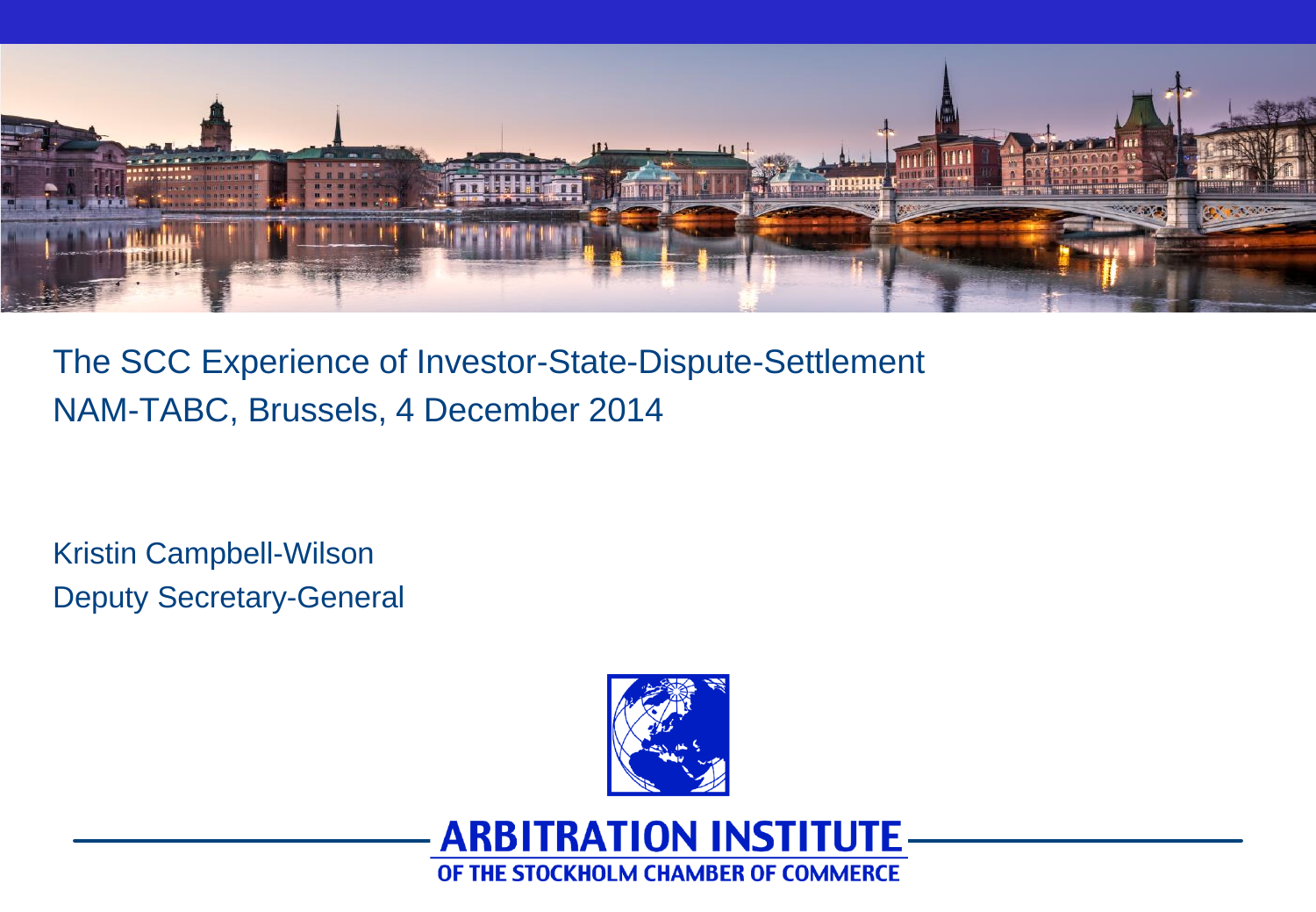$\triangleright$  International arbitration

 The Role of the Arbitration Institute of the Stockholm Chamber of Commerce (SCC) in Investor-State-Dispute-Settlement

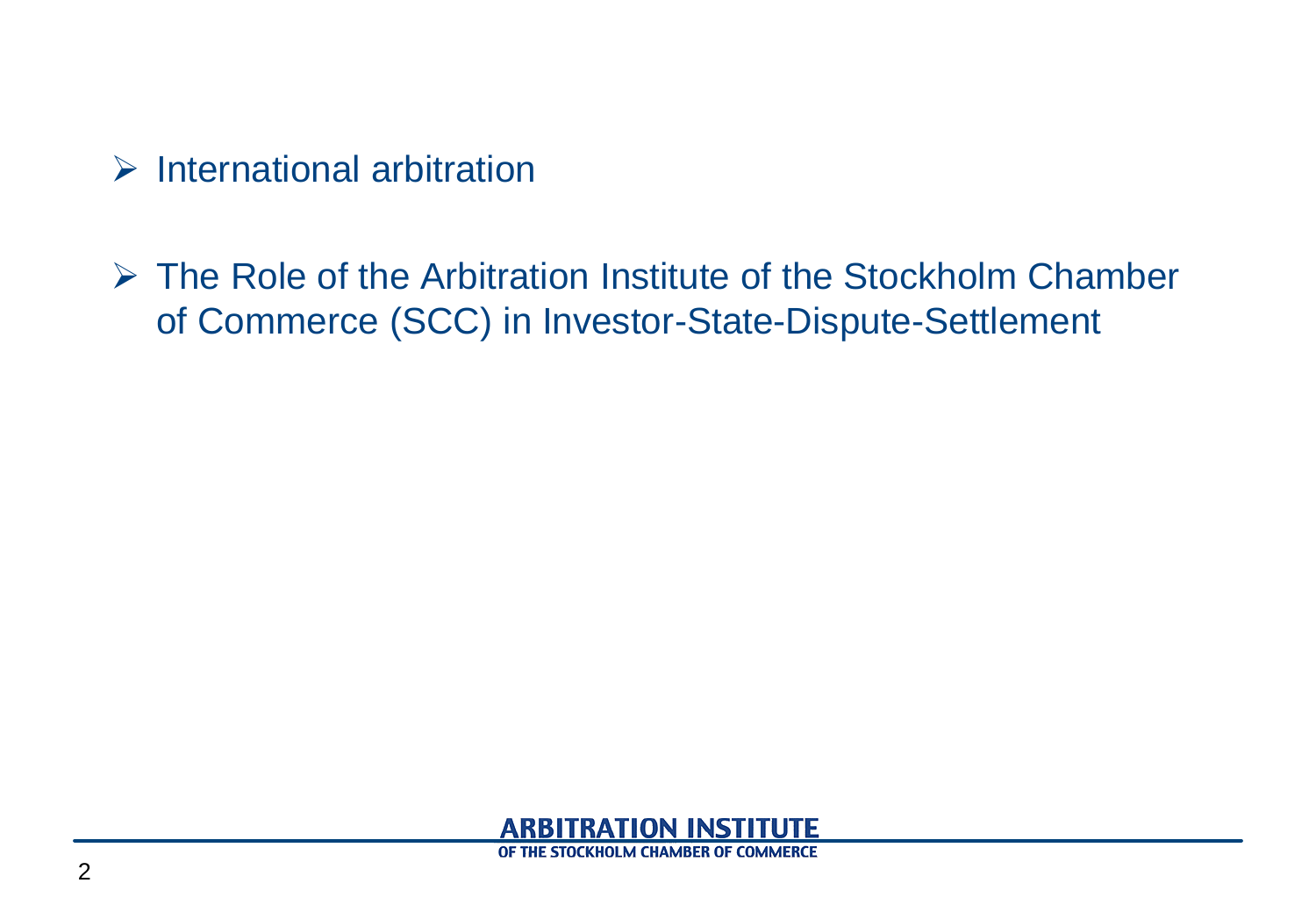### International arbitration

- Arbitration one of several alternative methods of dispute resolution (e.g. mediation, conciliation, negotiation)
- International arbitration
	- Commercial disputes
	- State-State disputes
	- Investor-State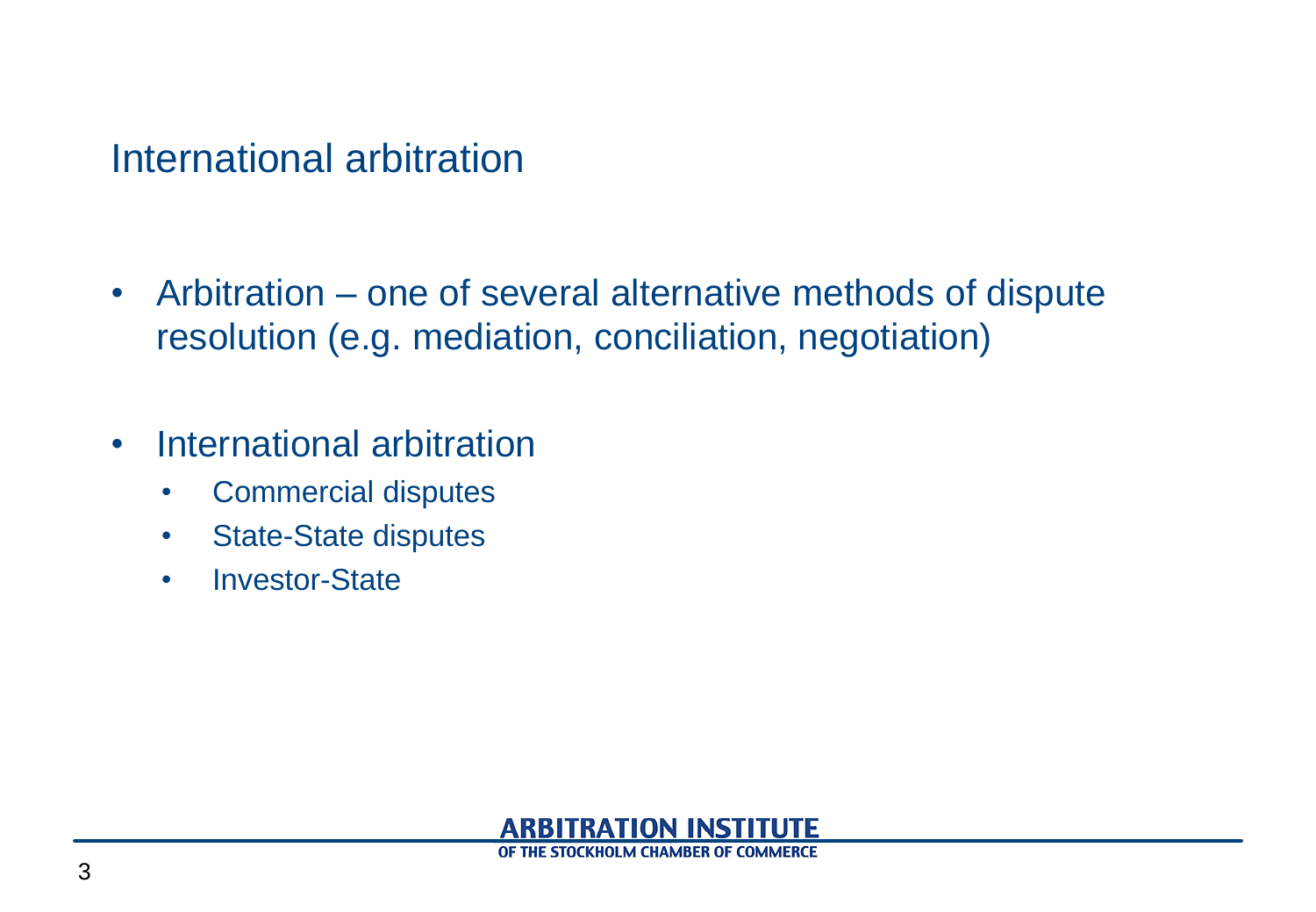## The attractive features of international arbitration

- Neutrality
- Predictability
- Specialists parties may appoint an arbitrator each, ensuring specific competence in the arbitral tribunal; the chairperson is generally appointed by a neutral third party, e.g. the SCC
- Speedy process
- Enforceability possible in 150 states (New York Convention, 1958)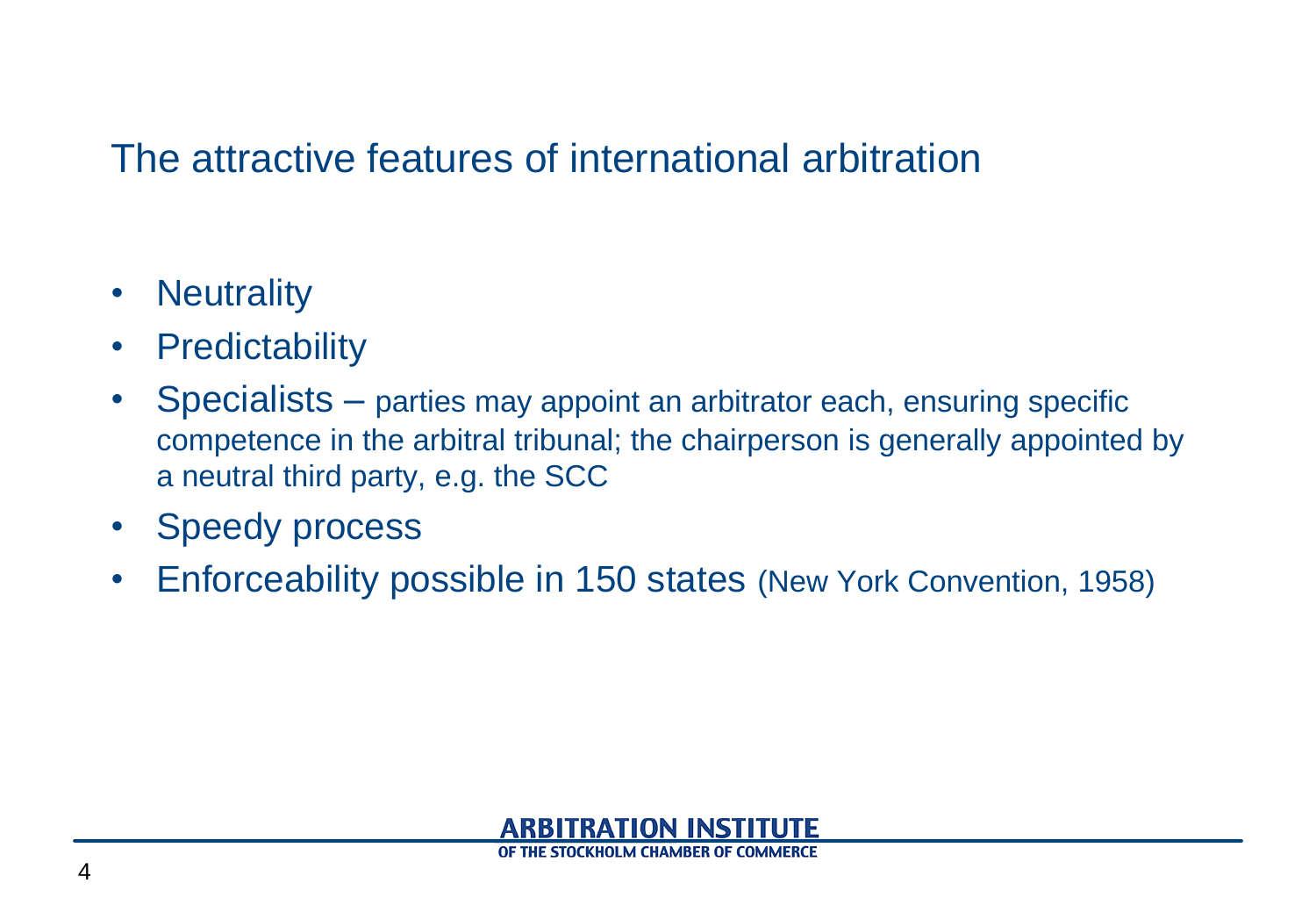## The SCC is the second largest arbitral institution to administer investor-state disputes under its own rules

Distribution of known investor-state cases among arbitral institutions/rules



[UNCTAD Report *Recent Developments in Investor-State Dispute Settlement*, IIA ISSUES NOTE No. 1 (2014)]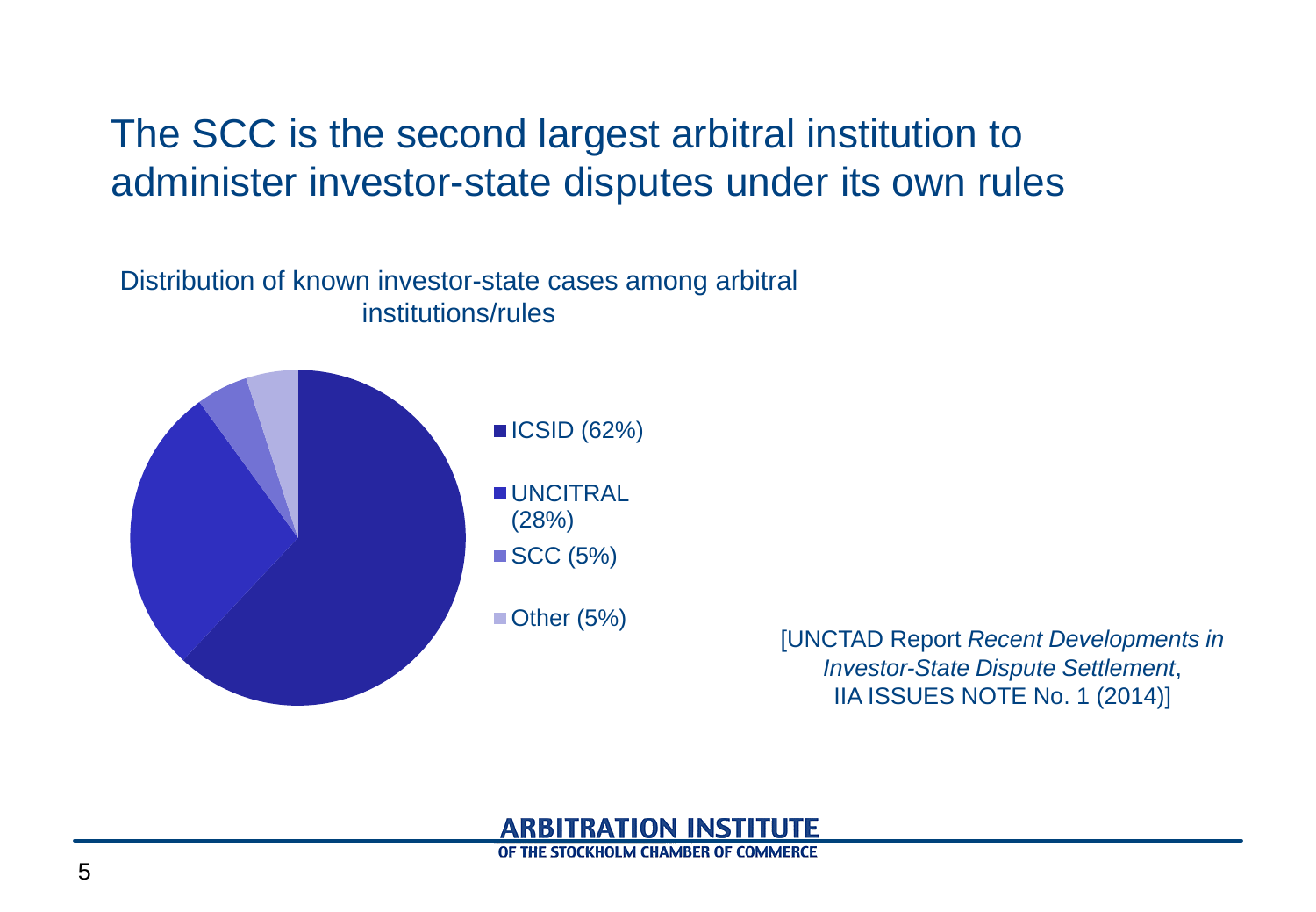# SCC and Sweden play a role in 120 BITs and the Energy Charter Treaty (ECT)



#### 120 BIT ECT

- 61 refer to the SCC Rules
- 60 refer to the SCC as Appointing Authority or Sweden as seat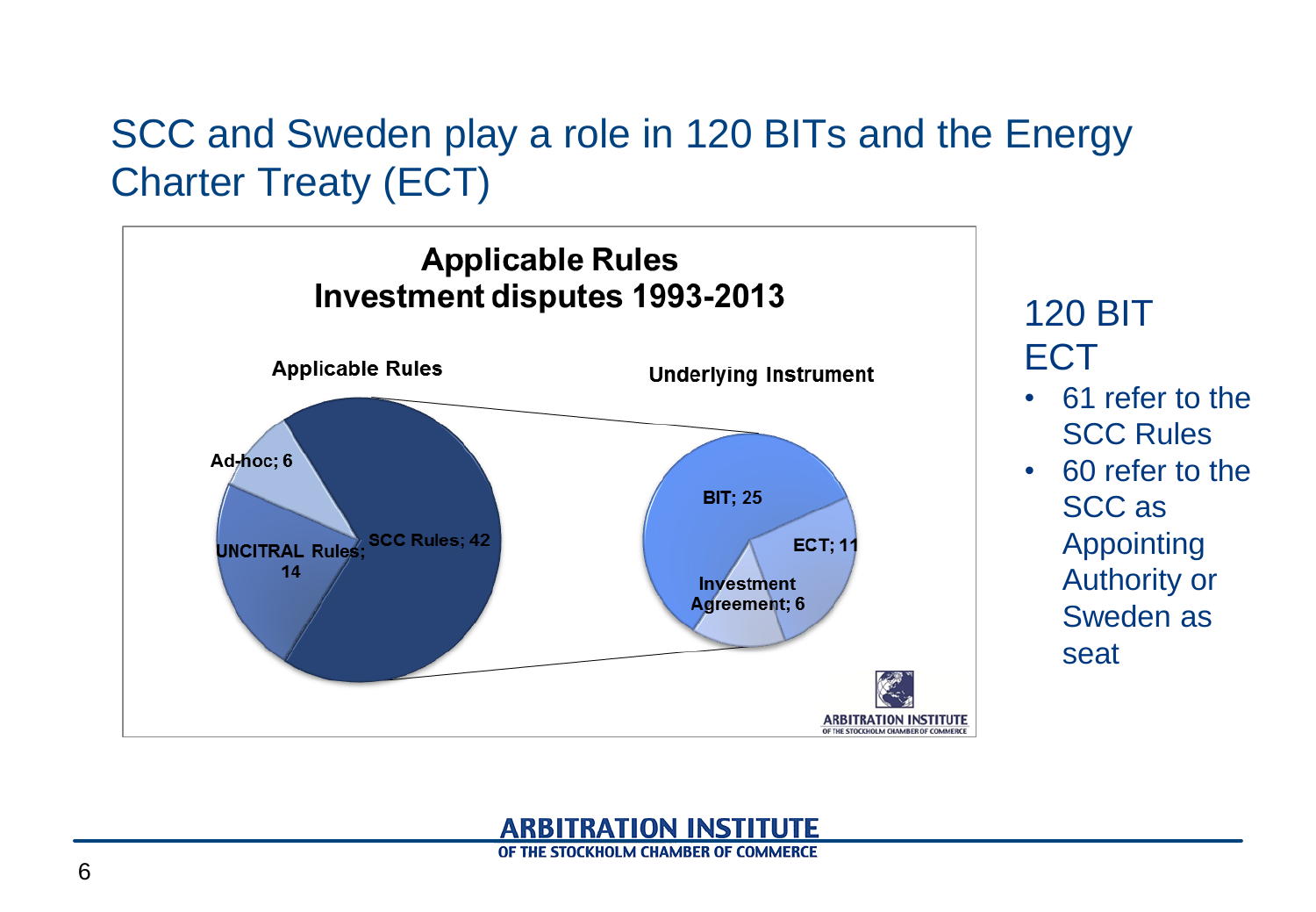The majority of investors in the SCC cases come from Europe and most investments concern energy, chemicals, and the financial sector (1993-2013)

#### Nationality of investor

- 1. Germany
- 2. Russia
- 3. Netherlands
- 4. US
- 5. Italy
- 6. Sweden
- 7. UK
- 8. Luxembourg
- 9. Gibraltar/Cyprus/Moldova

Sector

- 1. Energy
- 2. Chemicals
- 3. Financial services

Respondent state

- 1. CIS (34) 2. EU (23)
- 3. Other (5)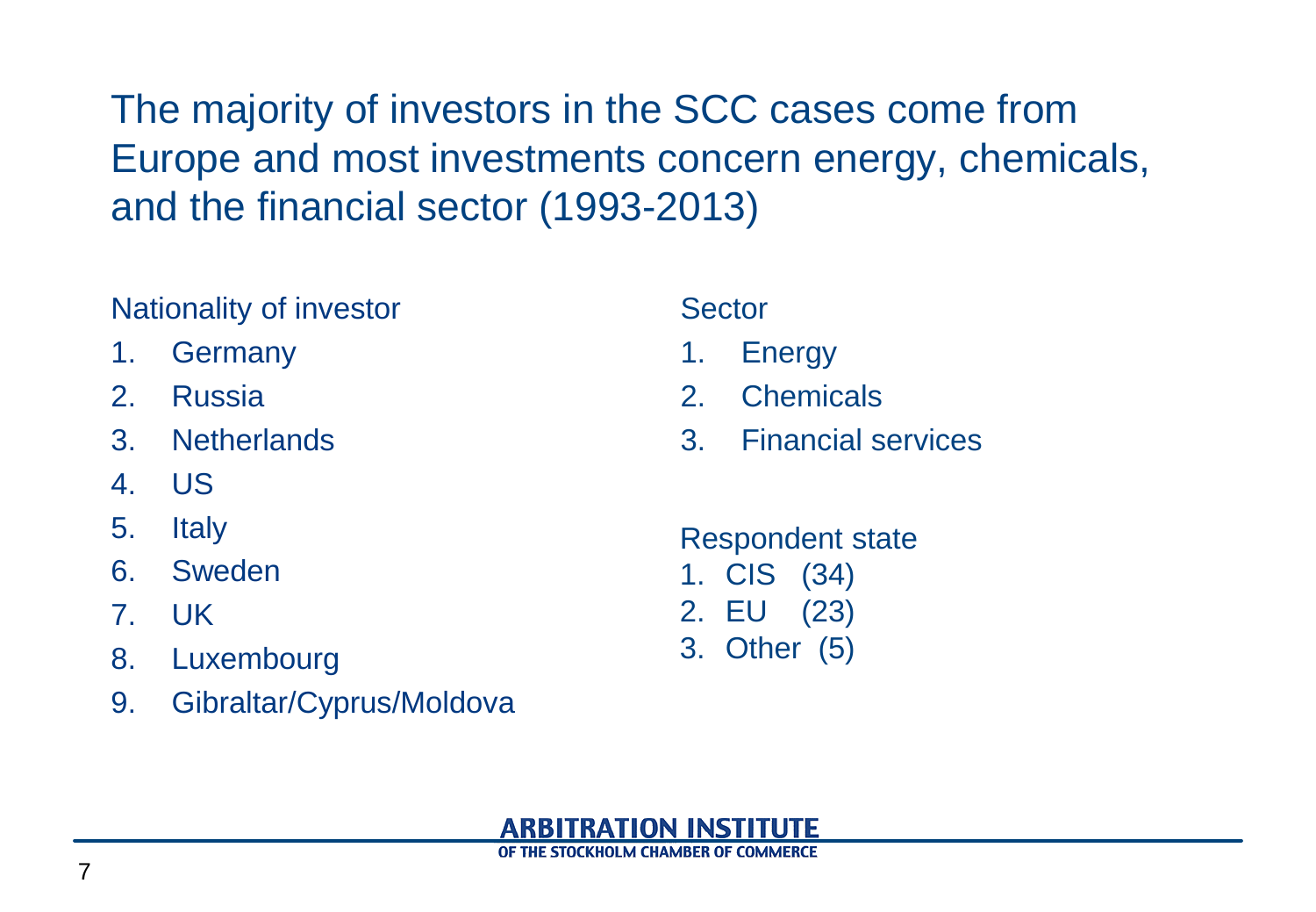## The result of investor-state disputes

## SCC\*

- Claim dismissed on jurisdictional grounds (6%)
- State won (44%)
- Investor won in full or in part (50%):
	- Nearly full compensation  $(11\%)$
	- Ca half of the claimed amount (28%)
	- Significantly lower than the claimed amount (61%)

\*[http://www.sccinstitute.com/filearchive/4/47148/ISDS%2 0Metrics%20SCC.pdf]

Globally\*\*

- Settlements (26%)
- State won (43%)
- Investor won in full or in part (31%)

\*\*[UNCTAD Report *Recent Developments in Investor-State Dispute Settlement*, IIA ISSUES NOTE No. 1 (2014)]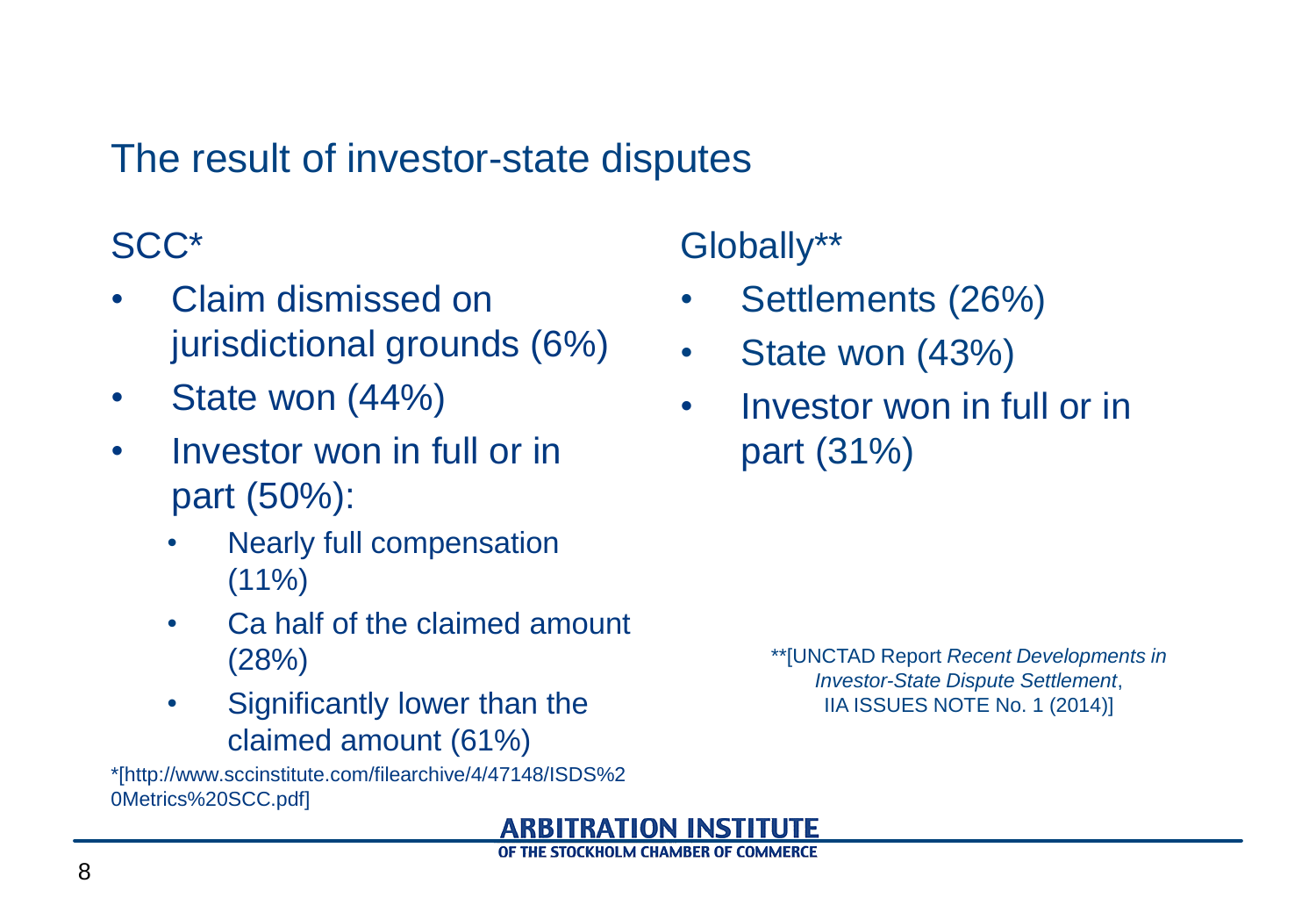## The ISDS-mechanism is used to a large extent by individuals and very small corporations with limited foreign operations

Size of the investors in ICSID and UNCITRAL cases\*

- Individuals and very small corporations with limited foreign operations (22%)
- Top 100 multinational enterprises listed by UNCTAD (8%)

\*[OECD *Investor-State Dispute Settlement Public Consultation: 16 May - 9 July 2012*]

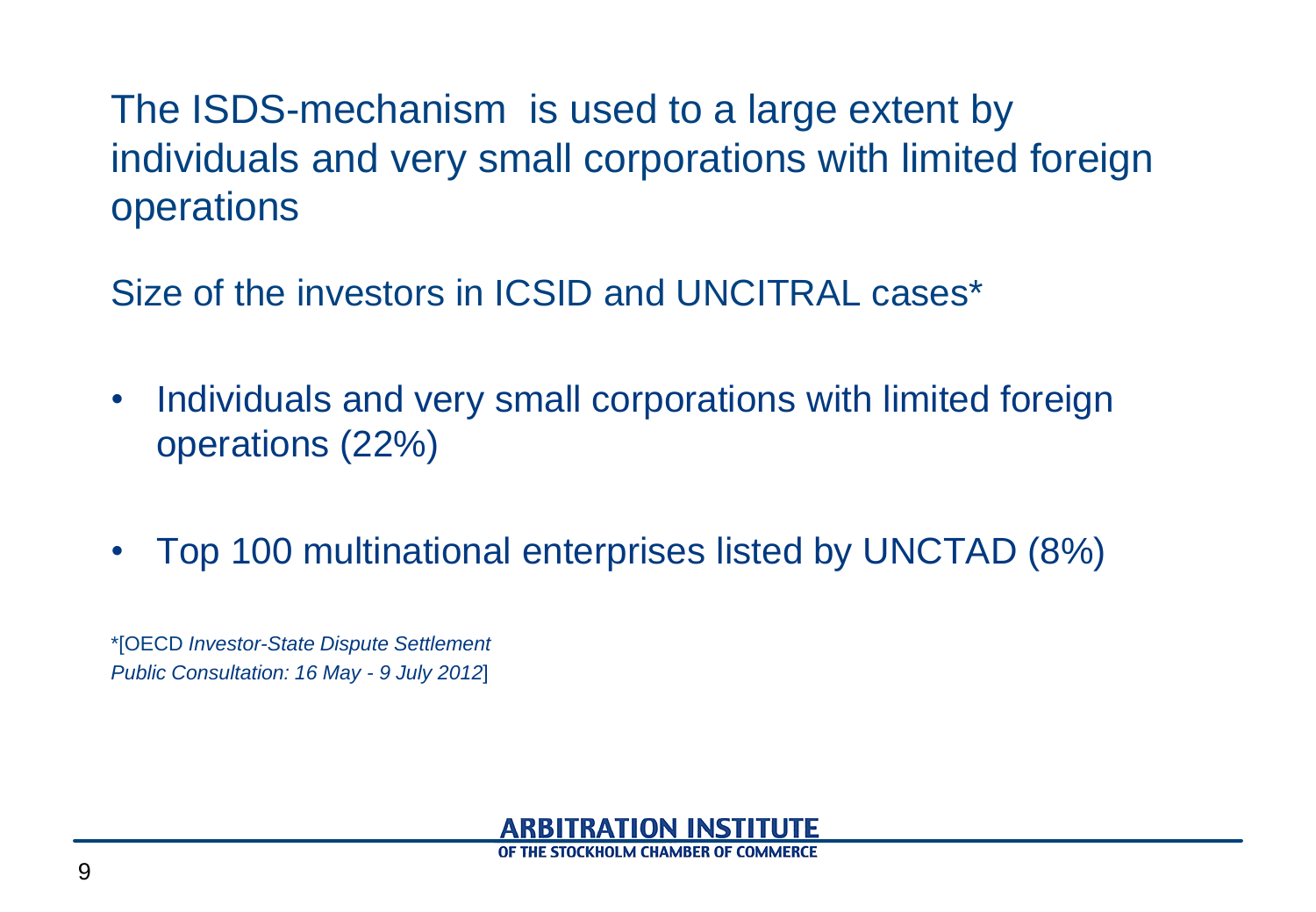ISDS is a system developed by states and international arbitration is supported by national legislation

- Efficient and predictable
- Potential to make states live up to their commitments in other areas, e.g. sustainable development and renewable energy